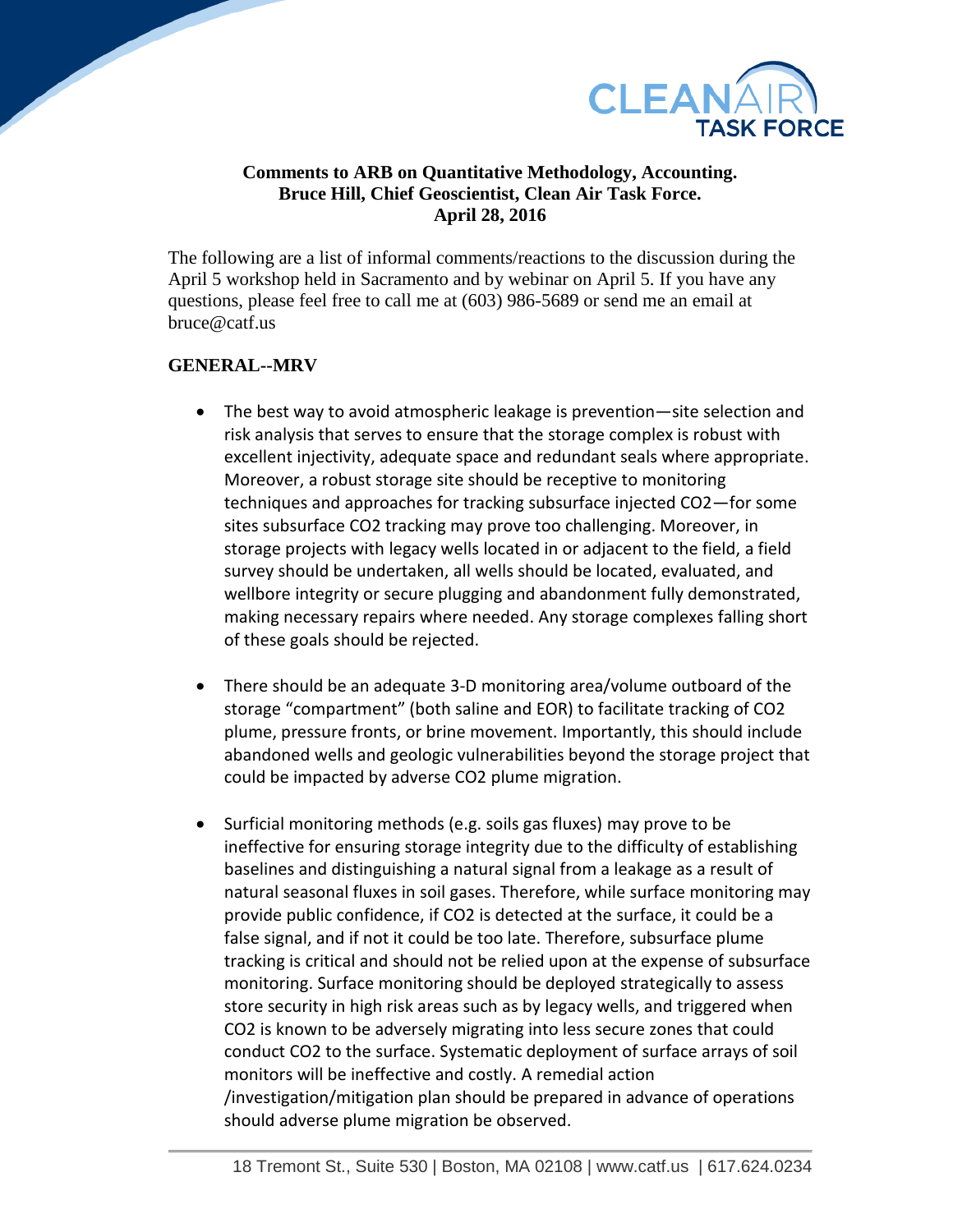## **ACCOUNTING**

- The only CO2 that should be credited for sequestration should be anthropogenic/captured, generated from human processes, that would be otherwise vented.
- Leakage should be defined as venting of CO2 emissions to the atmosphere. Unexplained movement of CO2 in the subsurface—but that remains in the subsurface-- should not *automatically* be treated as leakage for the purposes of credits, but, instead trigger further investigation and mitigation. Migration out of the intended storage compartment, but still geologically contained could still acceptable for crediting purposes if its whereabouts and volumes can be reasonably determined. However, if there is inadequate evidence of permanent containment, emissions sequestered should be discounted or disallowed for credit.
- In the event of atmospheric leakage, accurate quantification/ prediction of total CO2 leakage for the purposes of credits under the CA QM could be challenging. Therefore, the QM approach should be pragmatic—and in the process provide a disincentive to use risky sites. For example: CA might consider: (1) a reduction in credit that is based on the modeled *maximum possible leakage* aggregated over time, or further, (2) a "*haircut"* which preestablishes decrements in creditable CO2 storage based on estimated maximum possible leakage (in (1). E.g. if the leakage is estimated in the range of 0-20%, then a haircut of 20% is debited, etc.
- There is a misconception by some that only half of a volume/mass of initially injected CO2 is stored in EOR applications. This viewpoint does not recognize that CO2 is separated and recycled and remains within the recycling system. As CO2 is separated and recycled, the initial volume of CO2 is progressively stored over repeated cycles until it asymptotically approaches 100%--less any CO2 lost. Thus, in the QM credit accounting rubric it will be unnecessary to attempt to create a mass balance by accounting for recycled CO2.
- Regarding establishment of baselines from which leakage might be quantified, we suggest ARB review PTRC publications by Dr. Katherine Romanak (UT Austin Gulf Coast Carbon Center) on the "process-based" methodology for leakage detection that may reduce the need for baselines - that may be difficult to establish given seasonal fluxes in biogenic CO2 and methane. This approach may be particularly useful in brownfields. See, e.g. [https://www.iea.org/media/workshops/2014/ccsregnet/Romanak\\_IEA\\_regul](https://www.iea.org/media/workshops/2014/ccsregnet/Romanak_IEA_regulatory.pdf)